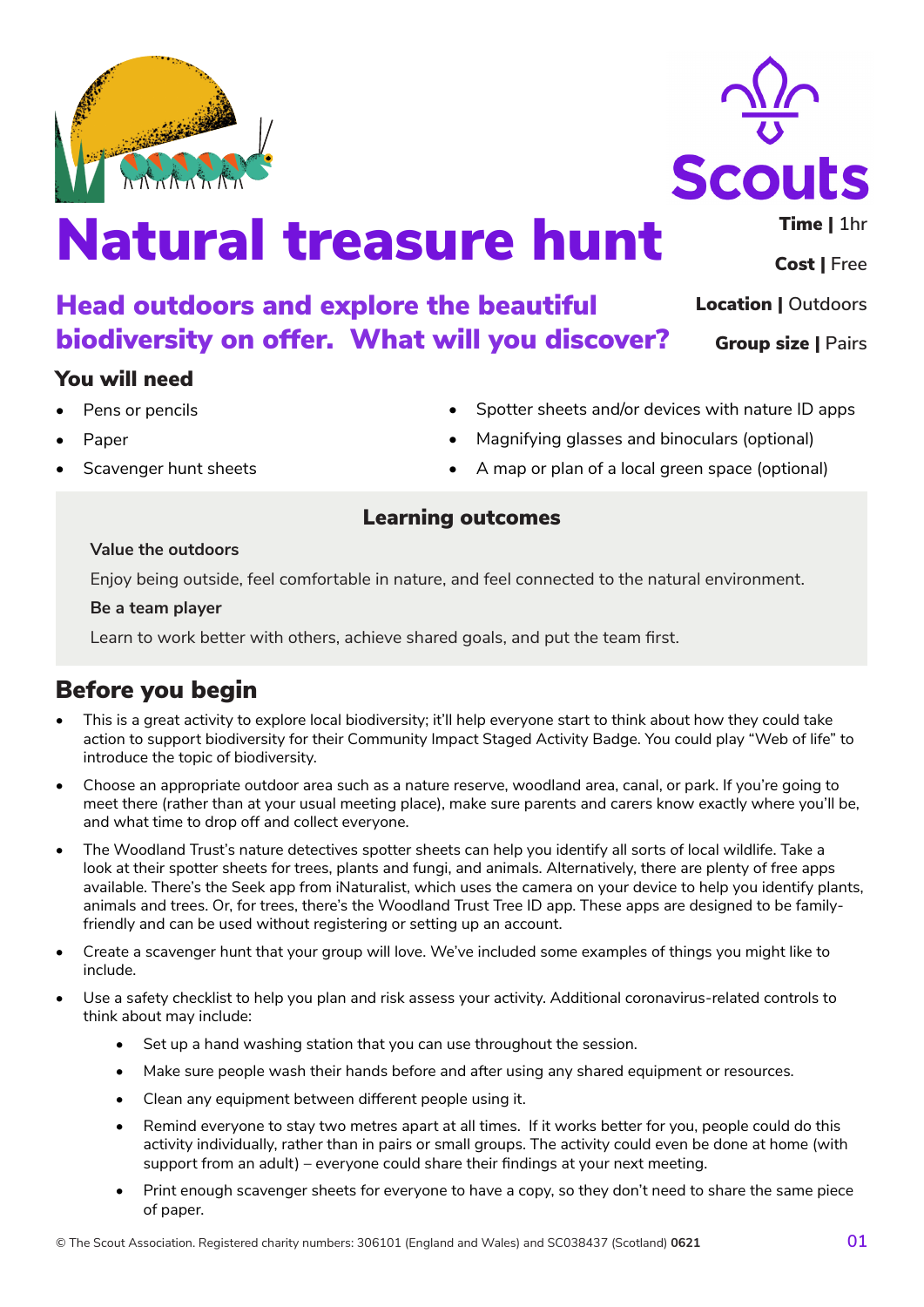# Things you could include in a scavenger hunt

- two different birds
- a flying insect
- something beginning with an s
- an interesting pattern
- something squishy
- something red
- something under a rock
- animal tracks
- three types of leaves
- something rough
- something that makes a sound
- a feather
- something fallen from a tree
- something with six legs
- something that smells good

# On the day

| <b>Time</b> |    | <b>Activity</b>                                                                                                                                                                                                                                                                          | Guidance                                                                                                                                                                                                                     |                        | <b>Equipment</b>                                               |  |
|-------------|----|------------------------------------------------------------------------------------------------------------------------------------------------------------------------------------------------------------------------------------------------------------------------------------------|------------------------------------------------------------------------------------------------------------------------------------------------------------------------------------------------------------------------------|------------------------|----------------------------------------------------------------|--|
| 5 mins      | 1. | Everyone should gather at the agreed place.                                                                                                                                                                                                                                              |                                                                                                                                                                                                                              |                        |                                                                |  |
|             |    | 2. An adult should explain any<br>specific safety arrangements for<br>the activity.                                                                                                                                                                                                      | For example, does the place you're<br>using have any hazards people<br>need to be aware of? Are there<br>boundaries on how far people can<br>go? Where will the grown ups be?                                                |                        |                                                                |  |
|             |    | 3. The person leading the activity should explain that there are lots of<br>different forms of life waiting to be discovered. People might not spot<br>them immediately, but they're all around them.                                                                                    |                                                                                                                                                                                                                              |                        |                                                                |  |
| 3 mins      |    | 4. Everyone should stay where they<br>are and close or cover their eyes<br>to help them focus on using their<br>other senses. What can they hear?<br>What can they smell?                                                                                                                | It may sound obvious, but make sure<br>you're in a safe area and that there's<br>someone keeping an eye on what's<br>going on around you.                                                                                    |                        |                                                                |  |
| 2 mins      |    | 5. Everyone should agree some<br>ground rules for the activity, to<br>make sure their visit doesn't harm<br>or damage the environment.                                                                                                                                                   | You'll probably want to include<br>things like being calm and quiet<br>(so you don't disturb wildlife),<br>not picking any flowers or plants,<br>handling wildlife gently, and putting<br>things back where they were found. |                        |                                                                |  |
| 5 mins      | 6. | Everyone should split into pairs or small groups.                                                                                                                                                                                                                                        |                                                                                                                                                                                                                              |                        |                                                                |  |
|             |    | 7. The person leading the activity<br>should give everyone a scavenger<br>hunt sheets and a pencil or pen.<br>They should explain that the<br>challenge is to find everything on<br>the list. Everyone should write or<br>draw what they find and try to<br>identify exactly what it is. | If it's something that's no longer<br>part of a living thing (for example, a<br>fallen leaf) and people can pick it up<br>safely, they could keep hold of it to<br>show everyone at the end.                                 | $\bullet$<br>$\bullet$ | Scavenger<br>hunt sheets<br>Pens or<br>pencils                 |  |
|             |    | 8. The person leading the activity<br>should show everyone any<br>resources that they can use to<br>help them identify the wonderful<br>wildlife they'll discover.                                                                                                                       | This could be the spotter sheets<br>or apps mentioned above, or<br>something else.                                                                                                                                           |                        | Spotter<br>sheets and/<br>or devices<br>with nature<br>ID apps |  |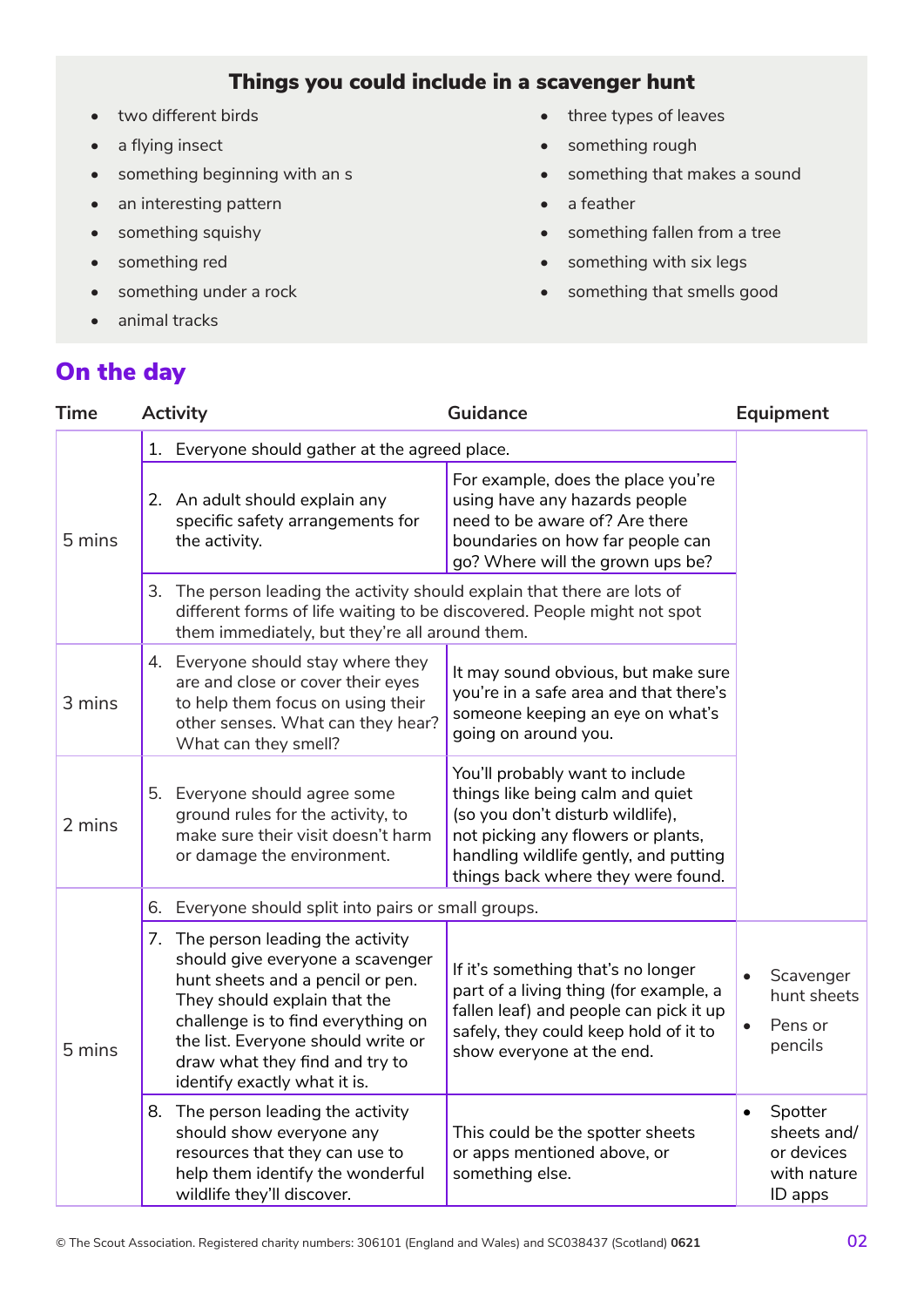| <b>Time</b> | <b>Activity</b><br><b>Guidance</b>                                                                                                                                                                                                                                                                      |                                                                                                                                       | <b>Equipment</b>                                                                                                               |
|-------------|---------------------------------------------------------------------------------------------------------------------------------------------------------------------------------------------------------------------------------------------------------------------------------------------------------|---------------------------------------------------------------------------------------------------------------------------------------|--------------------------------------------------------------------------------------------------------------------------------|
| 2 mins      | The person leading the activity should<br>9.<br>remind everyone about the boundaries<br>for the hunt, including how far<br>everyone's allowed to explore and how<br>long they've got.                                                                                                                   | If people have got a way of<br>keeping track of the time, you<br>might want to set a specific<br>time for everyone to gather<br>back. | Magnifying<br>$\bullet$<br>glasses and<br>binoculars<br>(optional)<br>A map or<br>plan of a local<br>green space<br>(optional) |
| 30 mins     | 10. Everyone should set off for their scavenger hunt.                                                                                                                                                                                                                                                   |                                                                                                                                       |                                                                                                                                |
| 5 mins      | 11. At the end, everyone should gather together. Once everyone's washed<br>their hands, everyone should take it in turns to share their discoveries.<br>What was everyone's favourite find? Did they learn something new?                                                                               |                                                                                                                                       |                                                                                                                                |
| 5 mins      | 12. The person leading the activity should<br>remind everyone that biodiversity's all<br>about the variety of living things, on<br>a local and global scale. They could<br>remind everyone that WWF talk about<br>biodiversity as 'the magic ingredient<br>that enables the world to work<br>smoothly'. | You could remind everyone<br>about "Web of life" - or give<br>it a go if you haven't tried it<br>yet.                                 |                                                                                                                                |
|             | 13. Everyone should talk about why biodiversity is important. What can<br>people do to support biodiversity? Does anyone know about any<br>species that are struggling and need help? Bees are a good example.                                                                                          |                                                                                                                                       |                                                                                                                                |

## Adjustments

#### **Change the level of challenge**

- You can make the scavenger hunt list easier or more difficult. It's up to you how many items you include and how specific you are. You could increase the challenge by asking for certain types of leaves, or by giving people points for extra-special finds.
- You could ask people to identify the family each living thing belongs to (for example, beetle) or even the specific species (for example, stag beetle).

#### **Make it accessible**

- When choosing a place to explore, consider the terrain and environment does it work for everyone?
- Make sure you have enough adults to give each young person the support they need. How many adults you need will depend on your group.

# Reflection

| <b>Time</b> | <b>Activity</b>                                                                                                                                                                                |  |  |
|-------------|------------------------------------------------------------------------------------------------------------------------------------------------------------------------------------------------|--|--|
| 5 mins      | What did it feel like spending time outdoors in nature? What was it like seeing all of the<br>different types of life? What would it feel like if we didn't have all of this variety to enjoy? |  |  |